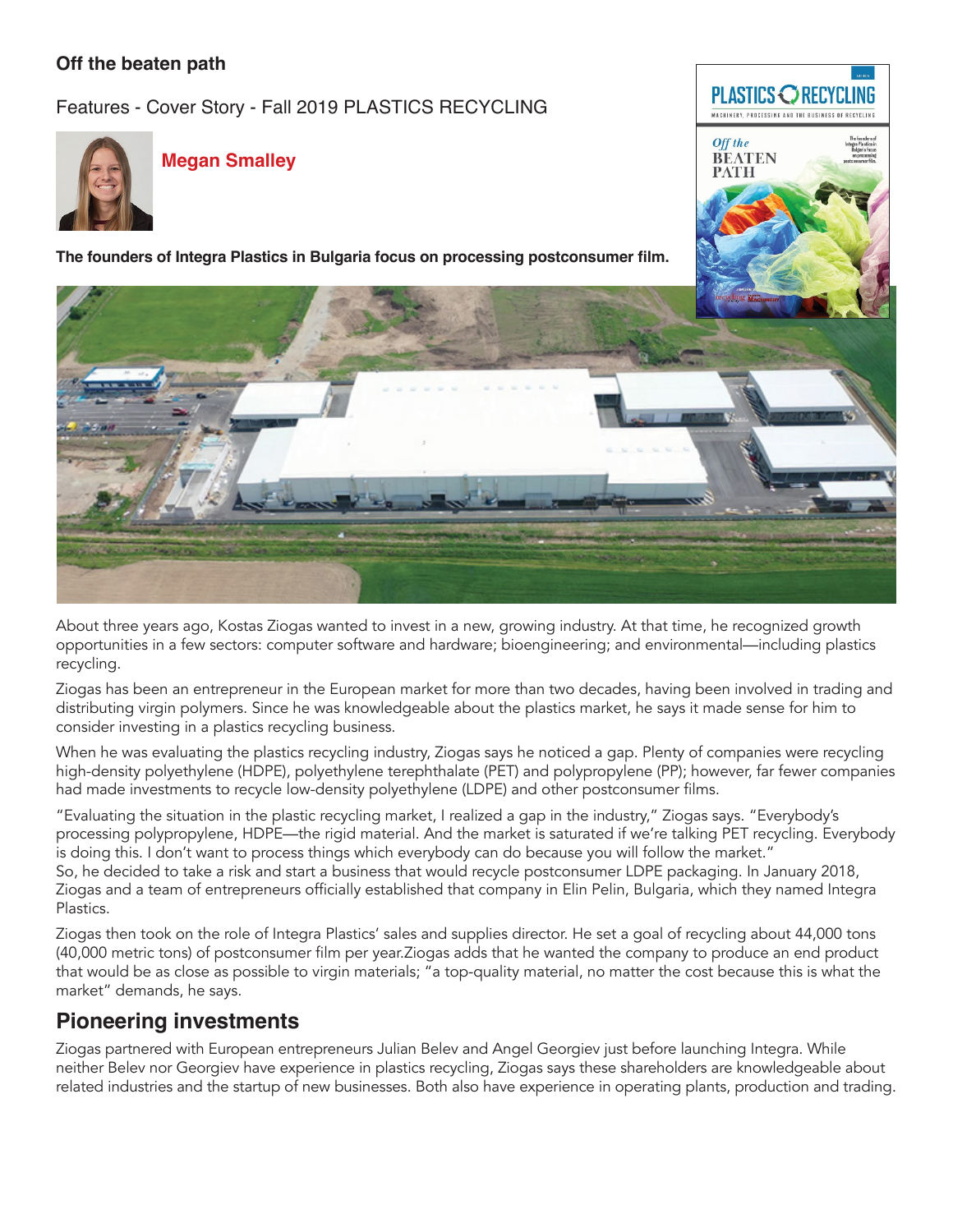"From the moment we had the idea, they said let's go ahead," Ziogas says of his business partners Belev and Georgiev. "I've known them for many, many years. They are very reliable partners and serious businessmen coming from both the food business and bioethanol/chemical business. We have longtime experience doing business together and great trust. Trust in business is everything."

To date, Ziogas says he and his partners at Integra have invested about \$46 million (or 41.5 million euros) in the facility. He says, "We decided to invest our own private money and also use the banking system to provide us with the extra cash flow needed. Our business plan and our feasibilities studies also encourage the banks to trust our idea and support our endeavor."

As of June, all the equipment had been installed at Integra's Elin Pelin facility. The plant went through testing throughout the summer to ensure it could perform full-scale production beginning in the fall.

#### On display

In early June, leaders in the recycling and waste management industries attended the Tomra Leads Global Conference 2019 in Sofia, Bulgaria. At the event, more than 200 delegates from 31 countries were given the opportunity to see how Germany-based Tomra Sorting Recycling's technologies can upgrade presorted postconsumer plastic waste at Elin Pelin, Bulgaria-based Integra Plastics' new \$46 million (or 41.5-millioneuro) plastics recycling plant.

The conference discussed how to advance the circular economy, and Tomra and Integra also "invited leaders in the recycling industry to see for themselves the innovative thinking that went into the construction of the film recycling facility," says Jürgen Priesters, vice president of circular economy at Tomra.

On a tour of Integra, conference attendees learned that the new plant houses 14 Tomra Autosort machines. One Autosort features the company's laser object detection (LOD) system. The facility has the capacity to recycle 44,000 tons (or 40,000 metric tons) of mixed-color postconsumer plastic film per year, producing 27,600 to 33,000 tons (or 25,000 to 30,000 metric tons) of granules, depending on the type of granule produced.

Currently, about 85 people work for Integra, with about 75 of those employees working in the production facility in Elin Pelin. The plant operates 24/7, using four six-hour shifts of 15 people, Ziogas says.

Although starting a business recycling postconsumer film involved risk, Ziogas says he has remained optimistic about pursuing the opportunity. He adds that he wants to be a pioneer in film recycling rather than follow the crowd and do what's already been done.

"Of course, there is risk because we are tuning the machines at the moment," Ziogas says. "It's a prototype plant; there's no such plant in Europe, the USA or the Far East like it. But no pain, no gain is what we say. This is the risk undertaken. As Integra, we don't like to flow by the current. This is the kind of businessmen we are, and we are happy about this. It gives you business thrills."

## **Quality equipment**

Integra purchased a plot of land measuring 376,736 square feet (or 35,000 square meters) for its 183,000-square-foot (or 17,000-square-meter) facility that houses its production area and warehouse. However, figuring out the right equipment to use and the right procedures for processing postconsumer plastic film took time and testing.

"Processing flexible material is not easy," Ziogas says. "We, along with our machinery suppliers, had to overcome many difficulties and actually even reinvent the way the materials should be processed. The only way to succeed in such an undertaking is to cooperate with leaders in the machinery market."

Ziogas says he and his team partnered with several German and Austrian companies to build the plant's processing lines. He adds that these equipment manufacturers helped Integra

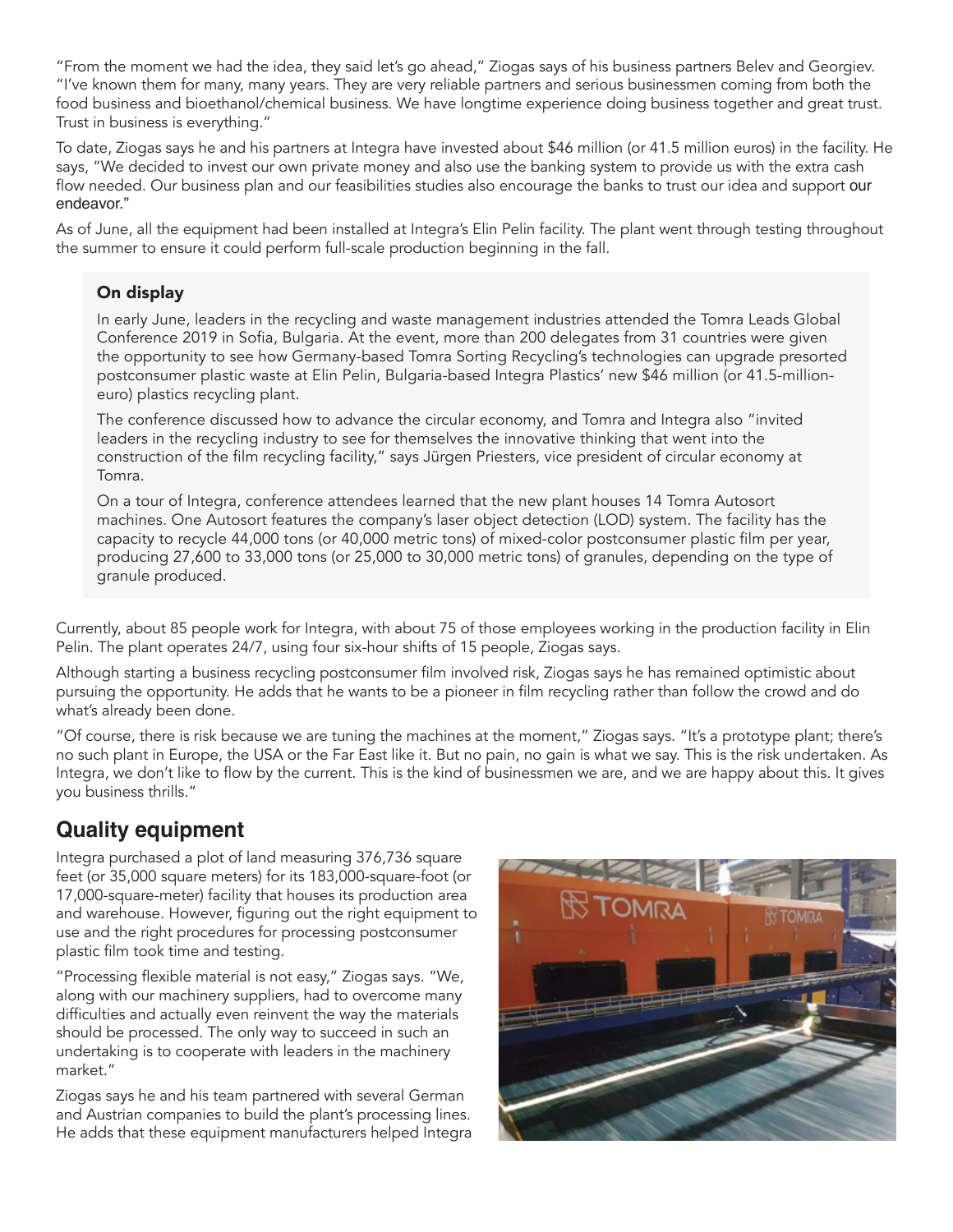overcome some of the difficulties it encountered by offering customized solutions.

The facility features equipment from several European manufacturers, including Germany-based Tomra Sorting Recycling, Germany-based Stadler, Germany-based Herbold Meckesheim and Austria-based Erema, to name a few. Ziogas says he and his team prefer using European machinery over equipment produced in Asia for its durability and quality.

"My partners and myself believe cheap is expensive and expensive is cheap," Ziogas says. "Equipment from Far East companies won't last long. You pay less money, but the quality of the product produced will be less ... and the life of the machinery will be less; whereas, if you pay more, it's expensive but you have top-quality products that attract big players to be your partners."

Jürgen Priesters, vice president of circular economy at Tomra, says, "Integra's wish was to build the most modern recycling plant in the world and produce a high-quality recycled material that closely matches virgin polymers. Currently, Integra is at the fine-tuning phase, and we are working closely with them to help ensure the plant's success."

Integra's plastic recycling process starts with baled plastic scrap that is fed to a large shredder. Ziogas says plastic film comes from suppliers "all over Europe."

He says, "We prefer the material to be baled up before it arrives to us for logistic purposes, but we can also accept it in bulk."

The shredded material moves along more than 3,000 feet (or 1 kilometer) of conveyor belts. A magnet and screen remove unwanted materials, including metals. The material is then sorted by polyolefin type and color—transparent, blue, green and red—using the Tomra machines. After hot washing and drying, the shredded plastic, which is now cleaned of any remaining impurities, proceeds to additional Tomra units to be sorted by color and material before being forwarded for regranulation, where plastics are compressed, melted, filtered, degassed, homogenized and made into pellets.

The pellets are packed into 1-ton bags, ready for reuse in a wide range of applications.

At the facility, Integra produces customized resins, including different material grades and different colors.

"We are proud of our lines," Ziogas says. "We literally get a waste and we transform it into something valuable. We are happy to state that the first results of our plant are far beyond our expectations, and we cannot wait to distribute our material to the market."



## **Close to virgin quality**

Ziogas says Integra's goal is to produce a high-end recycled product with quality "as close as it can get to virgin material."

The company aims to have its granules achieve 99.5 percent purity. He says early results from the summer have been good, and the company is expected to start commercial-scale operations by the middle or end of September.

"The first results correspond to granules that are close to the quality we expect to have," he says, estimating that Integra will achieve its 99.5 percent target by the end of September.

Pioneering technology and processes to recycle film is exciting and different, but it comes with a cost, Ziogas says. "We are already at the tuning process for the last two months, and we expect this to last for another month or so," he says as of